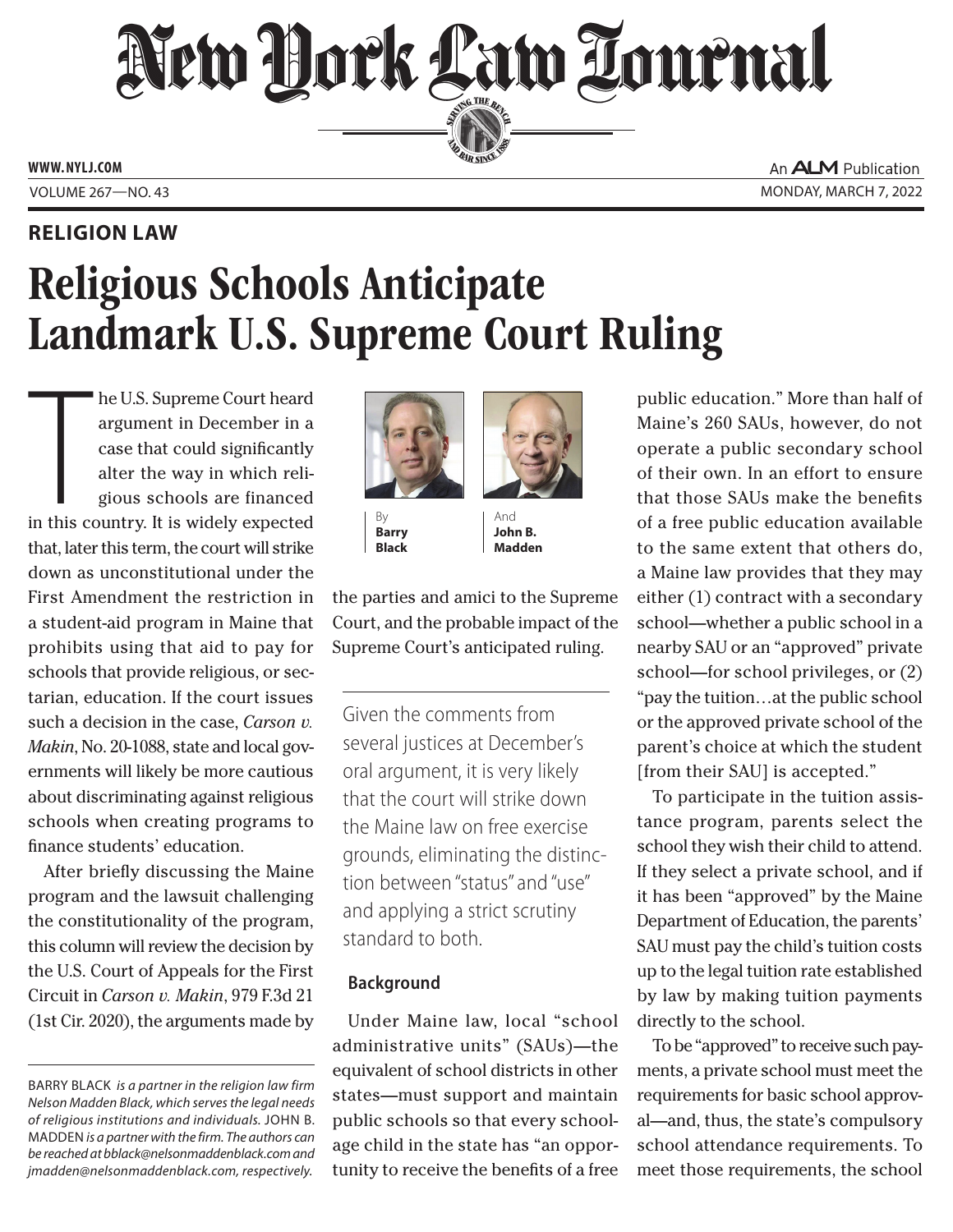either must be "accredited by a New England association of schools and colleges" or "approv[ed] for attendance purposes" by the Maine Department of Education, which depends in part on whether the school can show that it meets basic curricular requirements.

Importantly, a private school also must be "nonsectarian in accordance with the First Amendment" and comply with certain separate reporting and auditing requirements.

A number of parents challenged the nonsectarian requirement in a lawsuit they filed against the commissioner of Maine's Department of Education in the U.S. District Court for the District of Maine. The plaintiffs claimed that the nonsectarian requirement (which their complaint referred to as the "sectarian exclusion") violated the U.S. Constitution, including their First Amendment right to the free exercise of religion, because it denied "sectarian options to tuition-eligible students and their parents."

The district court granted summary judgment in favor of the commissioner, and the plaintiffs appealed to the U.S. Court of Appeals for the First Circuit. The three-judge panel included retired Supreme Court Justice David H. Souter, sitting by designation.

### **The First Circuit's Decision**

Before it affirmed the district court, the First Circuit considered the impact of two recent Supreme Court decisions: *Trinity Lutheran Church of Columbia, Inc. v. Comer*, 137 S. Ct. 2012, (2017), and *Espinoza v. Montana Department of Revenue*, 140 S. Ct. 2246 (2020).

In *Trinity Lutheran*, the Supreme Court considered a challenge to a Missouri subsidy for resurfacing playgrounds at preschool and daycare facilities that expressly excepted churches and other religious organizations. The court determined that, under the First Amendment's Free Exercise Clause, the application of that restriction was subject to the strictest scrutiny, because it was based "solely" on the putative recipient's religious "character." The court then concluded that the application of the restriction in that manner could not survive such exacting review.

*Espinoza* involved a free exercise challenge to a Montana Supreme Court decision that struck down a state program giving tax credits to those who donated to organizations providing scholarships to private schools—including private religious schools. The Montana Supreme Court explained that it was invalidating the program because it conflicted with a provision of that state's constitution that, among other things, prohibited state aid to private schools controlled by a "church, sect, or denomination."

The Supreme Court ruled that, under the Free Exercise Clause, the Montana Supreme Court's decision applying the state constitution's no-aid provision in that manner was subject to strict scrutiny and could not survive such review.

The plaintiffs in *Carson* contended that *Trinity Lutheran* "radically changed the constitutional landscape" of First Amendment free exercise challenges, and that *Espinoza* accorded with their contention that Maine's nonsectarian requirement violated the Free Exercise Clause.

The First Circuit was not persuaded, finding, among other things, that the plaintiffs' free exercise challenge lacked merit.

The circuit court pointed out that the Supreme Court in *Trinity Lutheran* explained that the playground resurfacing program "expressly discriminate[d] against otherwise eligible recipients by disqualifying them from a public benefit solely because of their religious character" and held that, as a consequence, it was subject to "the most exacting scrutiny."

The court then observed that *Trinity Lutheran* indicated that discrimination based solely on "religious character" did not depend on the religious "use" that the recipient would make of the subsidy, and that the Supreme Court "left unaddressed the level of scrutiny that would apply to a restriction of that kind."

The court next observed that *Espinoza* clarified both that discrimination based solely on "religious character" is discrimination based solely on religious "status" and that such discrimination is distinct from discrimination based on religious "use." It said that *Espinoza* expressly rejected the contention that the Montana Supreme Court had held that the no-aid provision of the Montana constitution excluded religious schools from receiving aid "not because of the religious character of the recipients, but because of how the funds would be used—for 'religious education.'" Rather, the circuit court continued, the Supreme Court explained that, as in *Trinity Lutheran*, *Espinoza* "turn[ed] expressly on religious status and not religious use."

The court said that, in addition to clarifying that use-based religious discrimination differed from solely status